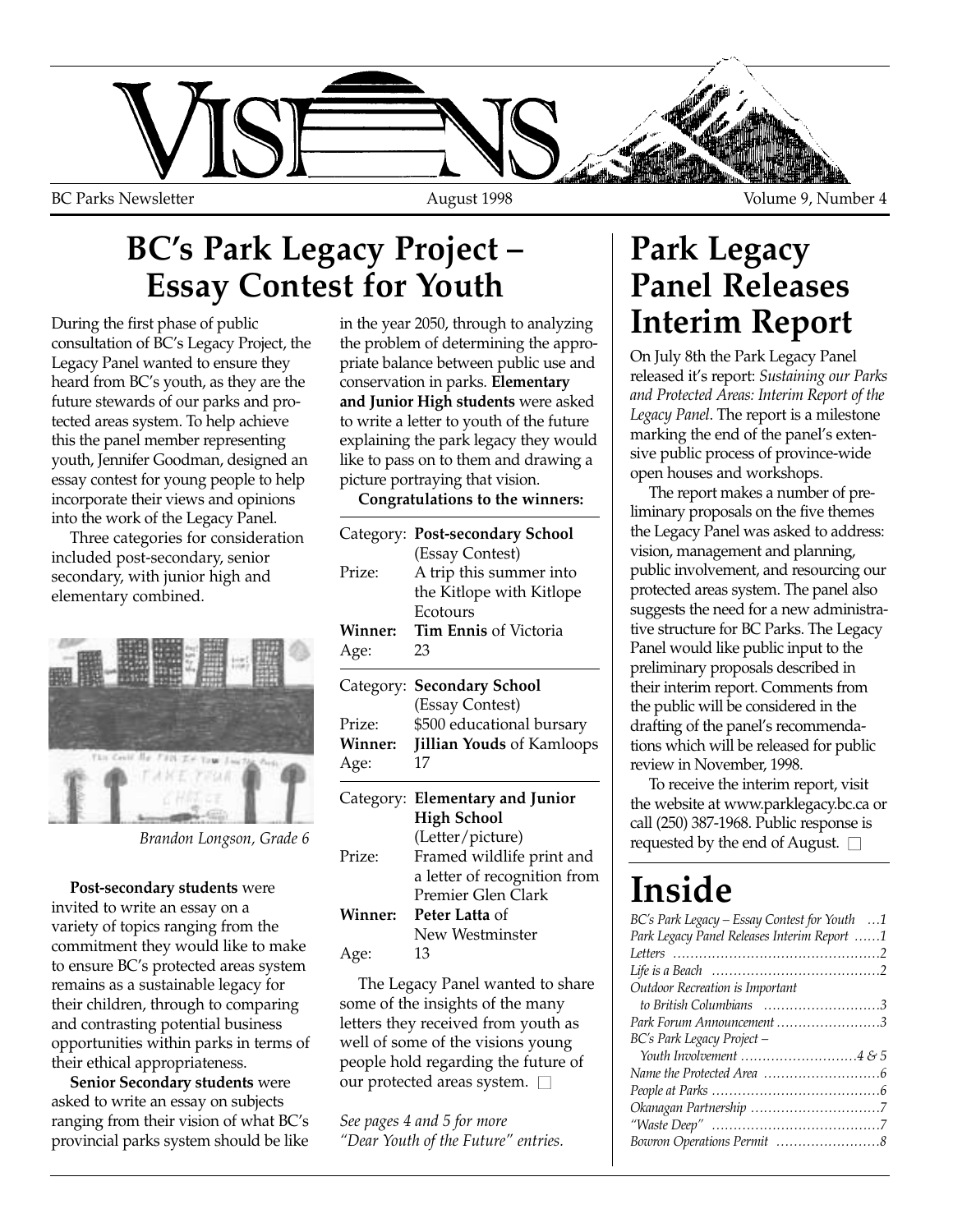

VISIONS is produced six times per year by BC Parks, Ministry of Environment, Lands and Parks to maintain commitment to quality service and stewardship and to encourage innovation by everyone directly involved or interested in BC Parks.

VISIONS Newsletter is posted on BC Parks' web site : www.elp.gov.bc. ca/bcparks/whatsnew/what.htm. As VISIONS is now available on the internet, please let us know if you would like to be removed from our mailing list.

To contact us regarding changes to the VISIONS mailing list or to receive a free subscription:

- call (250) 952-6709
- send an email note to ParkInfo@prkvctoria.elp.gov.bc.ca
- write to: VISIONS, BC Parks, 800 Johnson Street, Victoria, BC V8V 1X4 Canada

Articles from readers are welcome. Deadline for material in the next issue is September 1, 1998.

> **Editor** *Nancy Chave*

**Contributors**

*Brian Carruthers Melissa Chan Valerie Corbett Meredith Hannen Katie Jasper Peter Latta Brandon Longson Dylan Palmer Darryl Paquette Brandon Parker Chris Platz Roger Norrish Blake Ricciuti Donna Selbee Paula Sibbald Michelle Sokolowski Samantha Smith Elna Thibeau Rory Welsh*

**Minister** *Cathy McGregor*

**Deputy Minster** *Cassie Doyle*

**Assistant Deputy Minister** *Denis O'Gorman*



*I would to take this opportunity to write to you in regard to my visit to Mt. Robson Park. For the past two days I have had the pleasure of touring the area and attending interpretive talks. Based on these observations, I feel comfortable in submitting the following remarks.*

*The area is beautiful and abounds with majestic beauty. I thank you for that and for the preservation put forth in securing its' place in the future. As for the interpretive talks and activities, I must say that they are second to none. I have been all over the world and honestly can say no other park program holds a candle to the interpretation and programming that I have seen at Mt. Robson. Last night I listened to a program on avian interests. The professional demeanor the interpreter possessed coupled with her outgoing personality are characteristics which I*

*deem highly necessary for success in today's world. The support staff and management staff that assisted were as good as the best I have ever seen.* 

*I have found throughout the past two days that these people have an enthusiasm for their profession, a desire for excellence and a concern for making a worthwhile contribution to society for the preservation and enjoyment of your park. They are fine role models for all of us in regard to what nature and management is about. The symbiotic relationship that I have seen here is exceptional.*

*Needless to say, I would like to thank you for a memorable experience and would hope that others will follow in their place as time moves on.*

> *Sincerely, Jeffrey B. Zeiger, Professor Recreation, Parks and Tourism Spearfish, South Dakota*

### **Life is a Beach**

*By Elna Thibeau (from Transition Magazine, March 1998)*

In the fall of 1995, Campbell River Access Awareness Committee was approached by the maintenance department at Miracle Beach Park with the idea of building a ramp that would enable folks with disabilities to access the sand at low tide. The committee quickly adopted this project as one of our main priorities because of its uniqueness and the enthusiasm of several committee members. These members were excited with the thought of finally being able to go down on the beach with their children.

Two years and many telephone calls later, the project was completed! This ramp would not have been put in place without the help and support of BC Parks. Campbell River Access Awareness Committee members, several service clubs from both Campbell River and Tahsis, BC and many, many Campbell River businesses who donated supplies and labour.

It took about a year to study the tides and find the proper location for the ramp. When the tide was right, it had to be done immediately to allow for the construction of the forms and the pouring of the cement. Everyone worked hard and fast and did an awesome job! It brought tears to my eyes to see our committee members rolling down the ramp and onto the sand for the first time in many years and for some of them the first time ever!

If you should find yourself wandering up the island this summer, drop into Miracle Beach and check out the ramp and the wonderful beach. You won't want to leave!  $\square$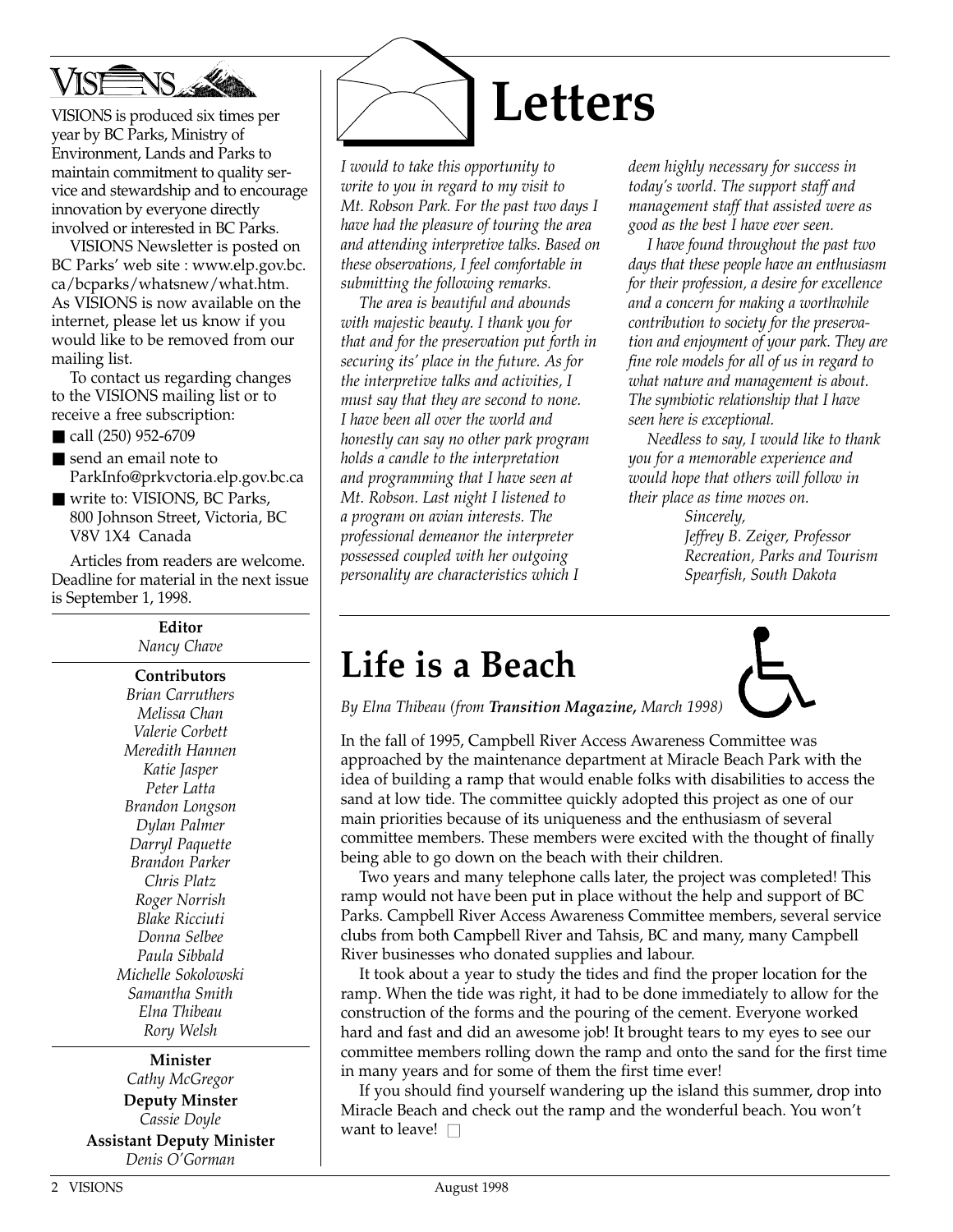### **Outdoor Recreation is Important to British Columbians**

*by Donna Selbee, Parks Division Services Branch, Victoria*

BC Parks is a major supplier of outdoor recreation opportunities in British Columbia. The agency is responsible for managing over 11,500 campsites, backcountry huts, cabins and shelters, nearly 24,000 parking spaces in over 400 day use parking areas, and boating facilities that include boat launch sites, boat docks and mooring buoys. In addition, BC Parks provides over 4,000 km of hiking and other trails.

One factor that can affect the use of these facilities is the number of British Columbians who value outdoor recreation and who participate in outdoor recreation activities.

To identify trends in several areas of interest to the agency, BC Parks periodically sponsors a telephone survey with a random sample of 500 adult British Columbians from across the province. One focus of the survey is participation in selected outdoor recreation activities in the 12 month period prior to the survey. In 1998, for the first time, participation in mountain biking and recreational diving were included in the survey.

The table (top right) presents the percent of British Columbians who indicated they participated in selected outdoor recreation activities in 1998 and, where applicable, 1995. Following are a few of the highlights from the 1998 survey:

■ Outdoor recreation is important to British Columbians. When residents were asked how important outdoor recreation is compared to their other interests, over eight in ten British Columbians (86%) said that

outdoor recreation is either "very" or "somewhat" important.

- Day use activities were the most popular of selected outdoor recreation activities in the 1998 survey. Those activities with the greatest rates of participation were: going to the beach (77%); day hiking (60%) and outdoor swimming (58%).
- The least popular of the selected outdoor recreation activities included in the survey were: hunting (10%), kayaking (10%); sailing (10%); snowmobiling (8%) and recreational diving (8%). However, since 1991 the percent of British Columbians indicating that they have kayaked has tripled in size – from 3% in 1991 to 10% in 1998.
- Slightly more than five in ten British Columbians (53%) indicated they took a camping trip during 1997. The average number of trips taken was five during the twelve month period. When campers were asked what "type" of campsite they had used, more campers had used a provincial park campsite than any other type – provincial park campsite (53%), private site (47%), forestry site (42%) and national park site (29%). The three most often mentioned reasons for never, or not recently, taking a camping trip were: "too busy"; "too old/sick" and; "don't like camping".

These findings demonstrate that:

- As a major supplier of outdoor recreation opportunities, BC Parks plays a significant role in contributing to the quality of life of British Columbians.
- BC Parks needs to be cognizant of emerging outdoor recreation trends to ensure programs and facilities are relevant to the needs of provincial residents.

For further information, contact Donna Selbee, Program Evaluation Analyst, Business Research and Evaluation Services (250) 387-4502.  $\Box$ 

#### **Percent of BC Residents Participating in Selected Outdoor Recreation Activities (in past 12 months): 1998 and 1995**

| Activity                 | 1998<br>$(n=500)$ | 1995<br>$(n=502)$ | Percent<br>Change |
|--------------------------|-------------------|-------------------|-------------------|
| Going to the beach       | 77                | 80                | -3                |
| Day hiking               | 60                | 65                | -5                |
| Outdoor swimming         | 58                | 62                | $-4$              |
| Camping                  | 53                | 55                | $-2$              |
| Fishing                  | 37                | 46                | $-9*$             |
| Mountain biking          | 32                | n/a               | n/a               |
| Power Boating            | 24                | 31                | $-7*$             |
| Overnight<br>backpacking | 22                | 19                | $+3$              |
| Downhill skiing          | 21                | 24                | -3                |
| Canoeing                 | 21                | 19                | $+2$              |
| Cross-country skiing     | 12                | 13                | $-1$              |
| Hunting                  | 10                | 13                | -3                |
| Kayaking                 | 10                | 7                 | $+3$              |
| Sailing                  | 10                | 15                | $-5*$             |
| Snowmobiling             | 8                 | 10                | $-2$              |
| Recreational diving      | 8                 | n/a               | n/a               |

**n**= number of respondents **n/a** = not available

**\*** = figure represents a significant change 1998 compared to 1995

# **Park Forum**

As a follow-up to the April 1997 **Park Forum**, the BC Chapter of the Canadian Parks and Wilderness Society is hosting "Working Together on Innovative Approaches to Sustaining Protected Areas", from November 19 – 22, 1998 in Vancouver, BC. **ANNOUNCEMENT** 

This conference continues where the April 1997 forum left off and will focus on hands-on, practical approaches for maintaining ecological integrity, educating parks users, paying for parks, and working together on stewardship initiatives to maintain them. This is an excellent opportunity to learn from other participants and speakers working in parks across Canada and internationally about developing innovative tools, models, and partnerships that will help ensure the future of our parks.

For more information, contact: CPAWS-BC, 611 – 207 West Hastings Street, Vancouver, BC V6B 1H7. Telephone: (604) 685-7445, email: communication@cpawsbc.org  $\Box$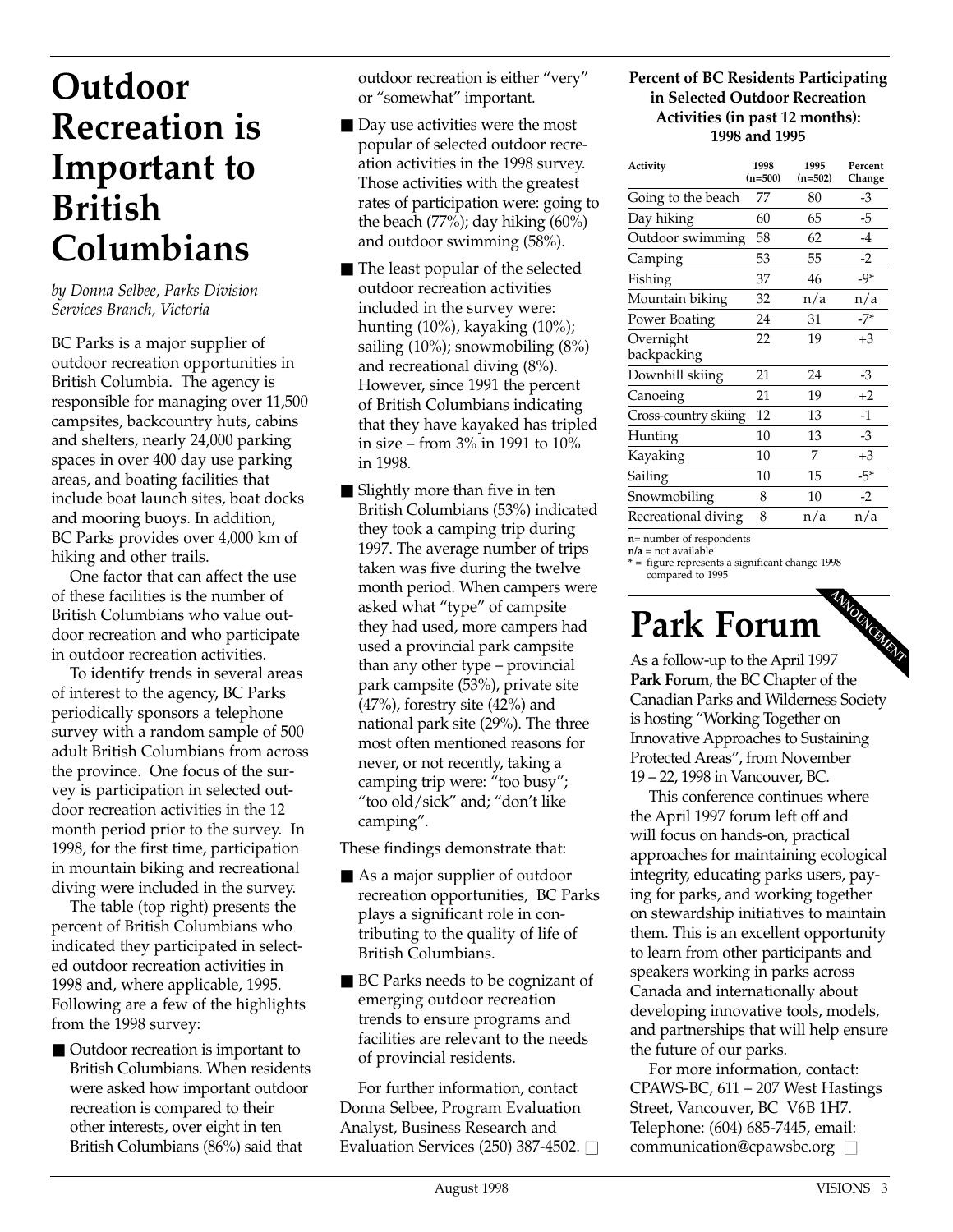### **BC Parks Legacy Project**



*This is the park legacy that I want to pass on to you. One thing we have parks for is to have fun. Having fun includes cooking over fires, exploring, being outdoors, watching wildlife and other camping things. Parks are always places where you can have lots of fun. Katie Jasper, Grade 5*

*I want youth of the future to have a clean environment and I*

*would like people of the future to have a lot of wildlife parks like I do. I would like the parks to have whiskey jacks and deer and etc.* 

*I enjoyed the park programs they put on some afternoons at our B.C. Park Bear Creek here in the Okanagan. I learned a lot about wildlife and how to take care of it. I'm sure other parks may have programs such as these. It is important for people to know about their surroundings, for many people come to parks and campgrounds not knowing how to have fun without hurting wildlife.*

*Samantha Smith, Grade 6*



*Melissa Chan, Grade 8*

*Brandon Parker, Grade 6*



*Meredith Hannen, Grade 8*

## **Winning Submission:**

*by Peter Latta Age 13*

#### *Dear Youth of the Future,*

*This is the Park Legacy that I want to pass on to you. I would like to pass on the beauty of the land, the rivers flowing through the park, fish swimming up stream. I want the wildlife to stay as well the birds singing, the wolves in the forests and the eagles flying. I*

*love the scenery and would like that preserved. Our youth should have the chance to run through tall grass fields and build a secret hide-out in the woods. They should be able to have a chance to see mother nature in full colour and smell the flowers and pick the wild*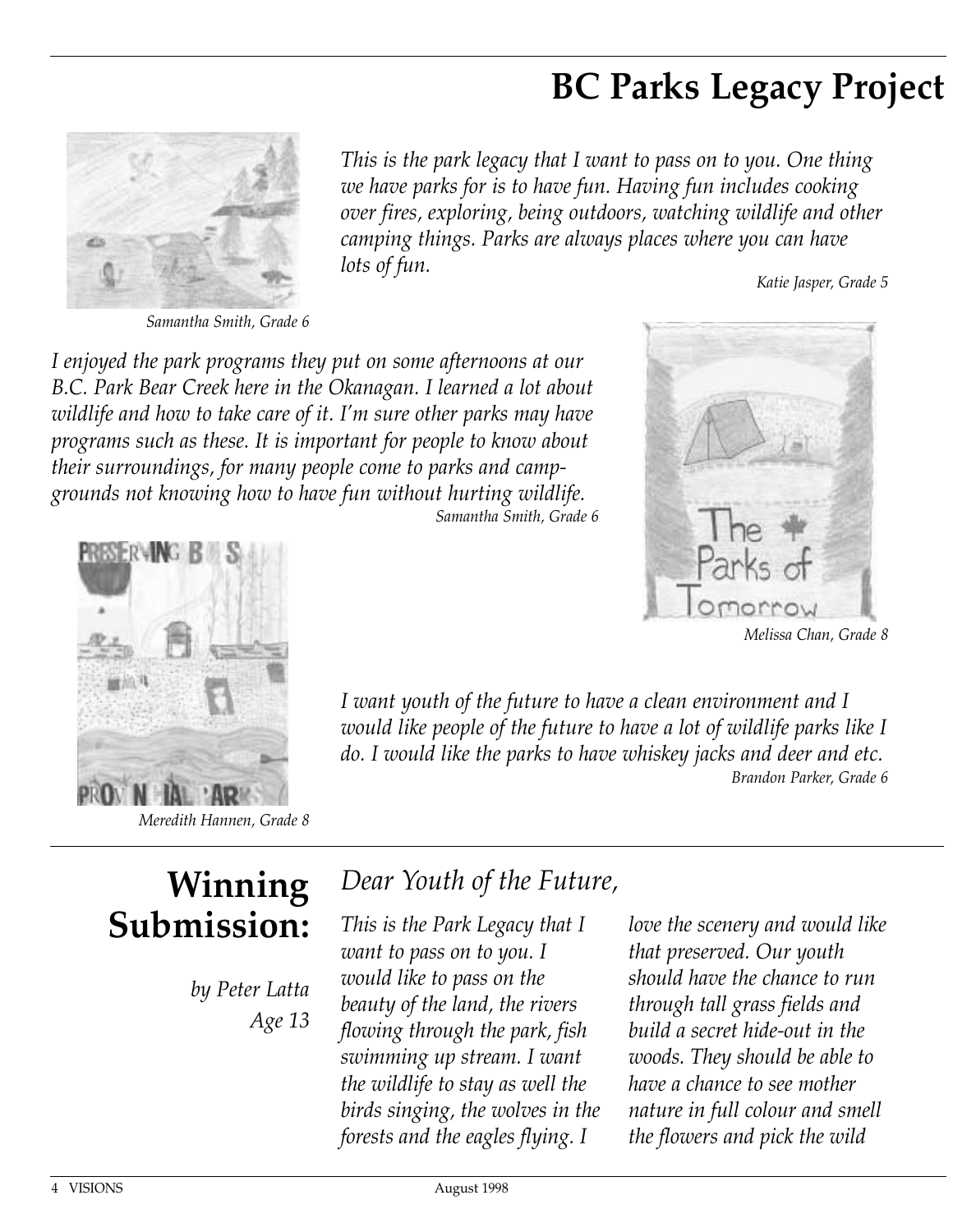# **– Youth Involvement**



*Katie Jasper, Grade 5*

*I think that we should have clean, clear water and green trees in our parks. To do that we must not pollute our parks. I think that there should be a garbage can on every path so that people will throw away their garbage. Also that way ponds, lakes, rivers and streams will stay clean.*

*Blake Ricciuti, Grade 6*

*BC parks may not seem important to you, but they have brought families together. They have also brought people away from their televisions, work and stress.*

*Melissa Chan, Grade 8*



*Valerie Corbett, Grade 8*



*Michelle Sokolowski, Age 8* 

*In conclusion the legacy that I want to pass on is: to see more trees in the parks and also to see the ground stay clean. If this could happen I think people would enjoy visiting the parks more often. Dylan Palmer, Grade 8*

*berries and fruit. Our youth should have a chance to a beautiful world and a beautiful life and beautiful parks, so try to keep them alive and in full colour.*

### **Special Recognition:**

*Peter Latta Grade 8*

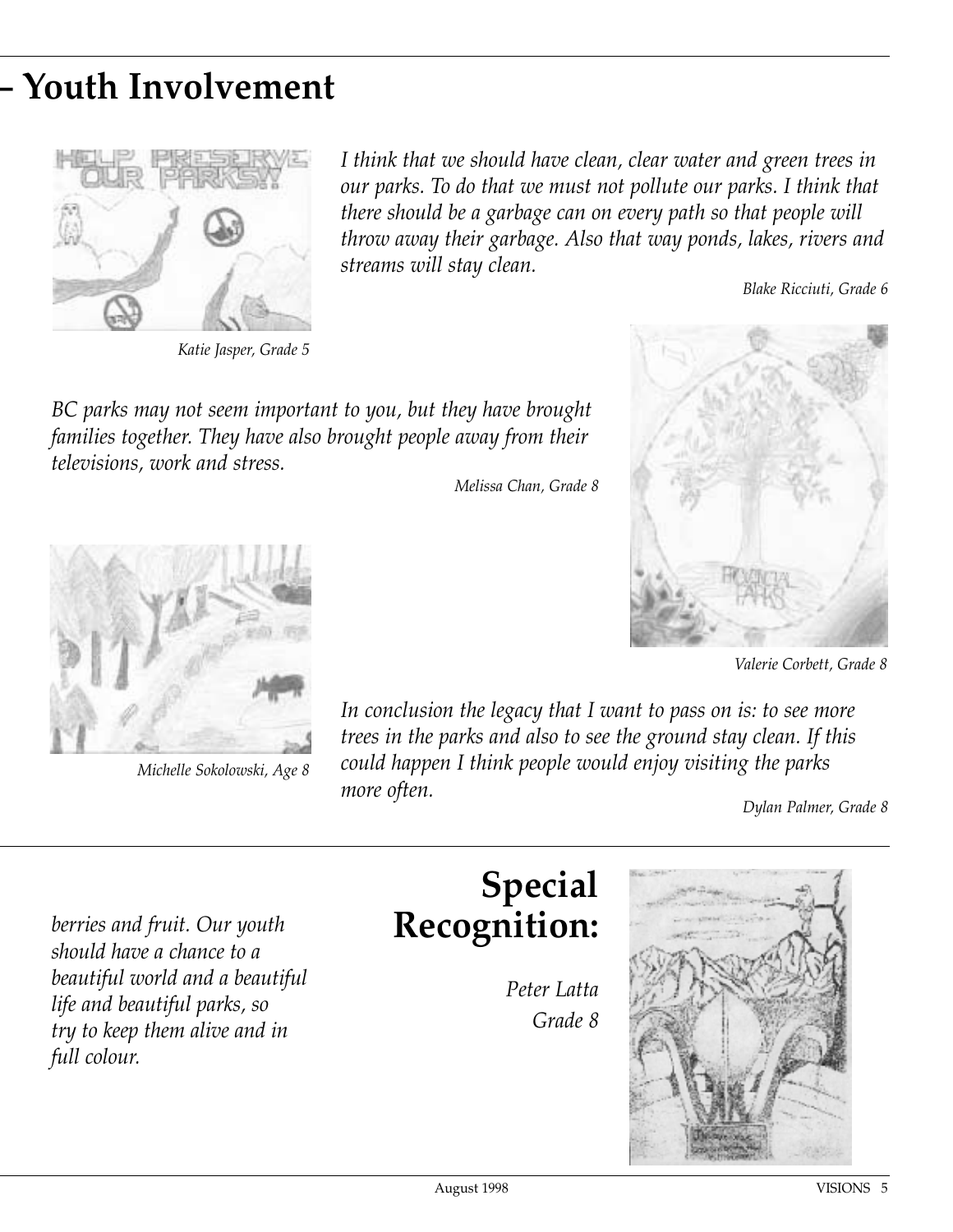

*Ocean views from windswept grassland high atop sandstone cliffs where cormorants nest and eagles soar.*

### **Sandstone and Ocean**

Provincial marine protected areas provide some of the most impressive and special ecosystems in British Columbia. This protected area is located on a Gulf Island north of Nanaimo on Vancouver Island. Visitors to this park are always impressed by the diversity of its land and water ecosystems. It contains grassy open areas, stands of old-growth Douglas-fir and arbutus trees, cactus, and spectacular sandstone cliffs and rock formations. A large marine component of 2,803 hectares was added to the park in 1992. Can you name this protected area? And what was the special circumstance surrounding the original establishment of the park's land area in 1966? *(Answer on page 8)*.  $\square$ 

# **People at Parks**

*by Paula Sibbald, Parks Division Services Branch, Victoria*



*Mike Gall Resource Officer – Kootenay District*

Mike was raised in the Castlegar area. After graduating from high school, he worked for a couple of years and then attended Selkirk College for four years, completing two courses, Regional and Community Planning and Wild Land Recreation. It was important to Mike to stay in this area of the province, because his parents died when he was in his teens and he had two younger sisters and wanted to keep the family unit close.

After graduation, Mike started his career with BC Parks in the Southern Interior Regional Office in Kamloops as a Planning Technician. After 1 1/2 years with BC Parks he moved over to the Ministry of Forests Recreation Program for another  $1\frac{1}{2}$  years. He then moved back to BC Parks as a Planning Technician in the Northern Regional Office in Prince George. It was here that he developed a love for the northern remote parts of British Columbia.

He says he worked with a couple of "icons" of BC Parks – Jake Masselink and Tom Moore and feels he got a "full exposure". About this time Mike married (Lise) and moved even further north up to the Alaska Highway. Here he worked as an area supervisor and, in his spare time, pursued his love of hunting, fishing and hiking.

He then won a competition with the Ministry of Forests as a Recreation Officer in the Chilcotin District at Alexis Creek. The Chilcotin District was really special to him because it was very large and spread out and he was able to travel to remote areas.

With kids starting school, a desire to move to a larger centre landed him back at BC Parks in Kamloops where he worked as the Visitor Services Coordinator. One of the highlights was that he met and worked with Monty Downs who had quite an influence on him as a BC Parks employee. One of the most memorable projects for Mike was coordinating the 50th Anniversary of Wells Gray Park.

Mike then headed up to Fort St. John as he had won a competition as a Zone Manager in the Peace Liard District. He spent the next six years driving thousands of kilometers on the Alaska Highway. Resource projects dealing with stone sheep, black bears and mountain cariboo also kept him busy.

With BC Parks' reorganization, Mike found himself with a golden opportunity to take one of the new positions as a Resource Officer and he chose the Kootenay District where he has been for three years. Some unique opportunities have included bear management plans for BC Parks, protection and management plans for the rare and endangered grassland/ pine ecosystem in the East Kootenay trench and wildlife inventories for recently created wilderness parks.

With his varied background, Mike feels he brings to the team at the Kootenay District some outside perspective. With ten to 15 years left he says there are a few more positions he'd like to try but hopes to remain with BC Parks for the duration of his career.  $\Box$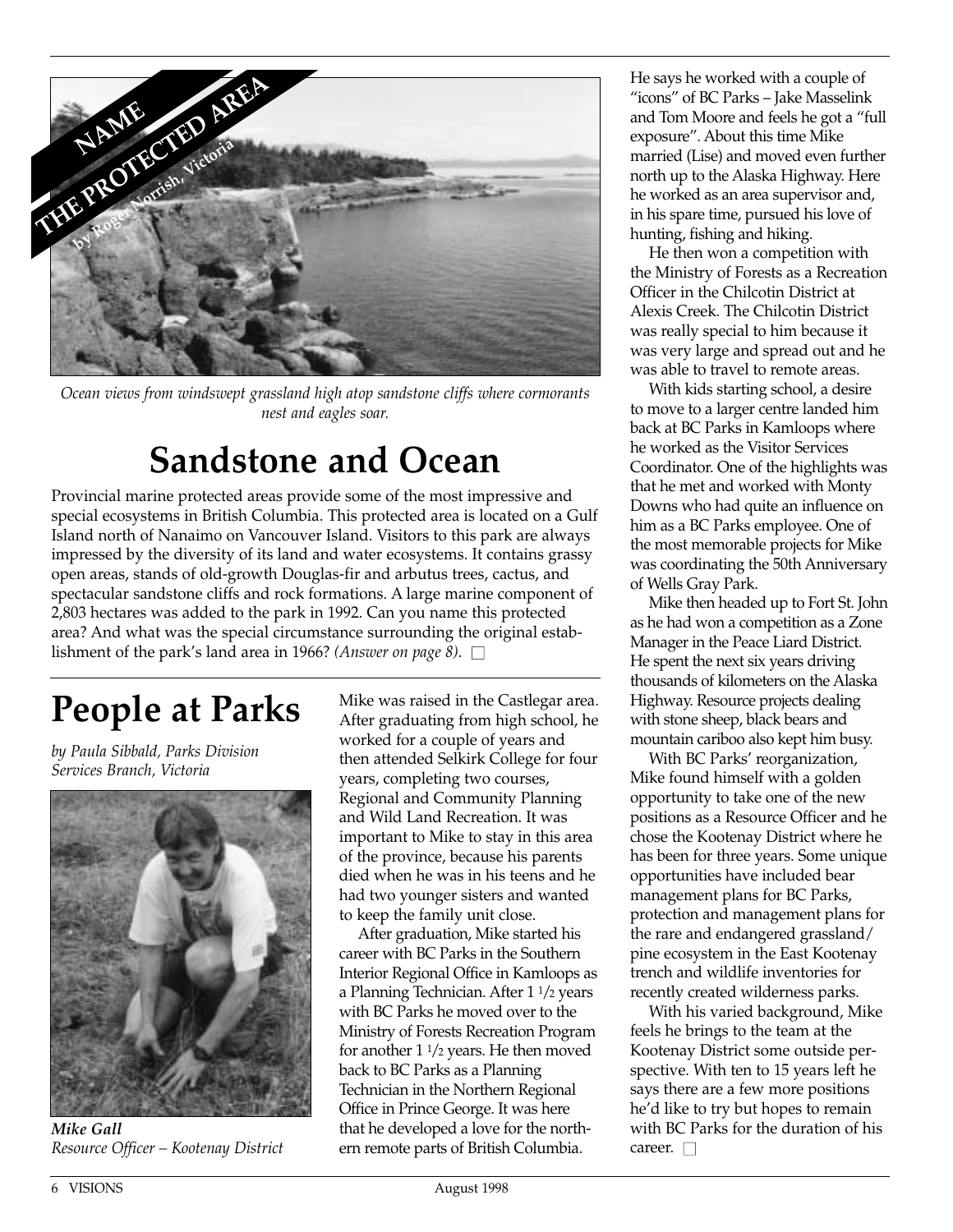# **Okanagan Partnership**

*By Darryl Paquette, Okanagan District*



*302 steps to Fintry Provincial Park's Shorts Creek waterfall.*

One of the Okanagan District's newest provincial parks is safer and has more recreational opportunities because of a partnership funded by the FRBC program at Fintry Provincial Park. The partnership involved the Okanagan Indian Band and BC Parks. A team of six to eight workers was involved over a period of three months.

There were two major projects with funding at the \$90,000 level. The first was the removal of approximately 100 pylons that were just above and below the waterline along the shore of the park. From a safety perspective they were an accident waiting to happen. The second project was the construction of a 200 metre network of stairs (302 steps) and viewpoints to allow visitors easy access to the scenic Shorts Creek waterfall and canyon area of the park. The previous existing trail was very steep and potentially dangerous.

One of the primary objectives of this program was to provide training which could eventually lead to future fulltime employment. In this situation one of the crew demonstrated skills and a desire to work that more than impressed a local contractor working on the project. Once the job was complete, the contractor offered employment to the fellow – the makings of a real success story!

We hope to continue with phase two of the trail improvements, including another set of stairs. Improvements are currently in progress as part of our district's E-Team work program. The workers are continuing to learn new skills and there is the satisfaction of knowing that their accomplishments will be appreciated and protected in the future.

Our local TV station in Kelowna recently did a profile of the park indicating it was a hidden gem nobody knew about. Well, now the secret is out and since the program aired we have had a steady stream of visitors wanting to see the stairs, all 302 leg-burning steps.  $\Box$ 

## **"Waste Deep"**

*By Chris Platz, Garibaldi/Sunshine Coast District*

Septic waste that is – the inevitable by-product of human visitation to our parks.

In 1994, the septic tile fields in Alice Lake Provincial Park began to fail due to age and increased use. I was about to learn more than I ever wanted to know about dealing with "effluent", as the BC Environment Waste Management guys call it. Over the next two years, four large tile fields were rebuilt at a cost of around \$240,000. Needless to say we began looking for ways to extend the life of our existing and newly rebuilt fields.

How do you provide the same level of service and decrease the amount of effluent? Two options: flush less often or decrease the amount flushed. With increasing visitation, flushing less often was not feasible. That left option B, decreasing the amount flushed. Low volume toilets seemed to be the answer. I spoke with building inspectors, plumbers, plumbing fixture manufactures, operations managers of large public facilities like civic centers and swimming pools, but the same answer kept coming back. Yes, building codes required commercial style low volume fixtures in new construction and some manufactures had produced low volume lines, but no one said they had to work! During a phone conversation with a building inspector in sunny, water-wise California, it was mentioned that one company had produced an ultra low volume toilet that actually worked called a Hymont 2 ULF by Crane Canada. Yes, made in Canada, but primarily sold in the USA. The difference between conventional and ultra low flush was significant: 22 to 26 liters per flush for conventional compared with six liters per flush for the ULF. This was the

*(continued on page 8)* ▲